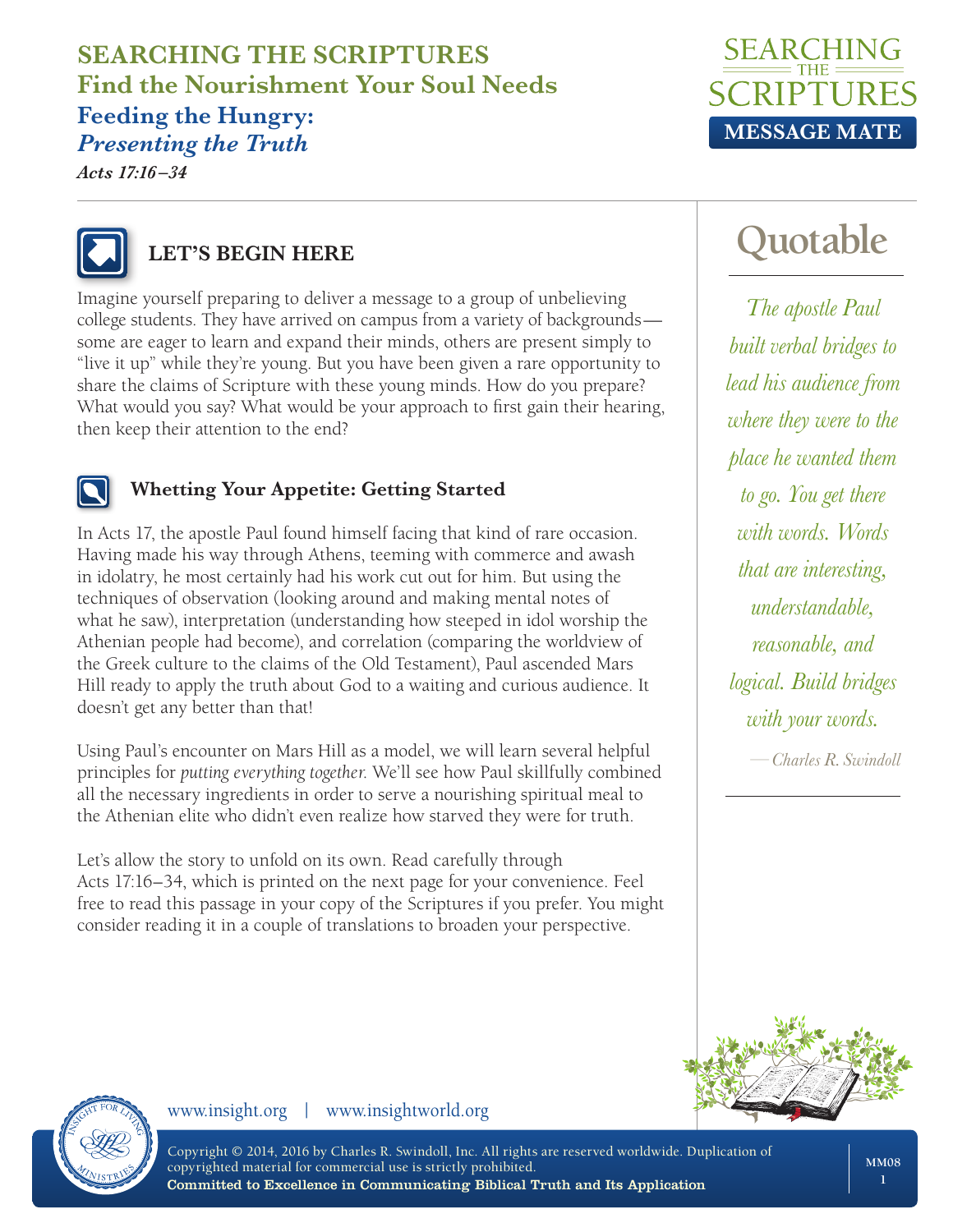*Acts 17:16 –34*



<sup>16</sup> *While Paul was waiting for them in Athens, he was deeply troubled by all the idols he saw everywhere in the city.* <sup>17</sup> *He went to the synagogue to reason with the Jews and the God-fearing Gentiles, and he spoke daily in the public square to all who happened to be there.*

<sup>18</sup> He also had a debate with some of the Epicurean and Stoic philosophers. When he told them about *Jesus and his resurrection, they said, "What's this babbler trying to say with these strange ideas he's picked up?" Others said, "He seems to be preaching about some foreign gods."*

<sup>19</sup> *Then they took him to the high council of the city. "Come and tell us about this new teaching," they said.* <sup>20</sup> *"You are saying some rather strange things, and we want to know what it's all about."* <sup>21</sup> *(It should be explained that all the Athenians as well as the foreigners in Athens seemed to spend all their time discussing the latest ideas.)*

<sup>22</sup> *So Paul, standing before the council, addressed them as follows: "Men of Athens, I notice that you are very religious in every way,* <sup>23</sup> *for as I was walking along I saw your many shrines. And one of your altars had this inscription on it: 'To an Unknown God.' This God, whom you worship without knowing, is the one I'm telling you about.*

<sup>24</sup> *"He is the God who made the world and everything in it. Since he is Lord of heaven and earth, he doesn't live in man-made temples,* <sup>25</sup> *and human hands can't serve his needs—for he has no needs. He himself gives life and breath to everything, and he satisfies every need.* <sup>26</sup> *From one man he created all the nations throughout the whole earth. He decided beforehand when they should rise and fall, and he determined their boundaries.*

<sup>27</sup> *"His purpose was for the nations to seek after God and perhaps feel their way toward him and find him—though he is not far from any one of us.* <sup>28</sup> *For in him we live and move and exist. As some of your own poets have said, 'We are his offspring.'* <sup>29</sup> *And since this is true, we shouldn't think of God as an idol designed by craftsmen from gold or silver or stone.*

<sup>30</sup> *"God overlooked people's ignorance about these things in earlier times, but now he commands everyone everywhere to repent of their sins and turn to him.* <sup>31</sup> *For he has set a day for judging the world with justice by the man he has appointed, and he proved to everyone who this is by raising him from the dead."*

<sup>32</sup> When they heard Paul speak about the resurrection of the dead, some laughed in contempt, but *others said, "We want to hear more about this later."* <sup>33</sup> *That ended Paul's discussion with them,* 

<sup>34</sup> *but some joined him and became believers. Among them were Dionysius, a member of the council, a woman named Damaris, and others with them.*

**What are some of your initial observations? Where was Paul? Based on this text, write down how you would describe the setting. Try to use words that employ all the major senses. What would Paul have heard? What aromas may he have encountered? What would he have seen?**

\_\_\_\_\_\_\_\_\_\_\_\_\_\_\_\_\_\_\_\_\_\_\_\_\_\_\_\_\_\_\_\_\_\_\_\_\_\_\_\_\_\_\_\_\_\_\_\_\_\_\_\_\_\_\_\_\_\_\_\_\_\_\_\_\_\_\_\_\_\_\_\_\_\_\_\_\_\_\_\_\_\_\_\_\_\_\_\_\_\_

\_\_\_\_\_\_\_\_\_\_\_\_\_\_\_\_\_\_\_\_\_\_\_\_\_\_\_\_\_\_\_\_\_\_\_\_\_\_\_\_\_\_\_\_\_\_\_\_\_\_\_\_\_\_\_\_\_\_\_\_\_\_\_\_\_\_\_\_\_\_\_\_\_\_\_\_\_\_\_\_\_\_\_\_\_\_\_\_\_\_

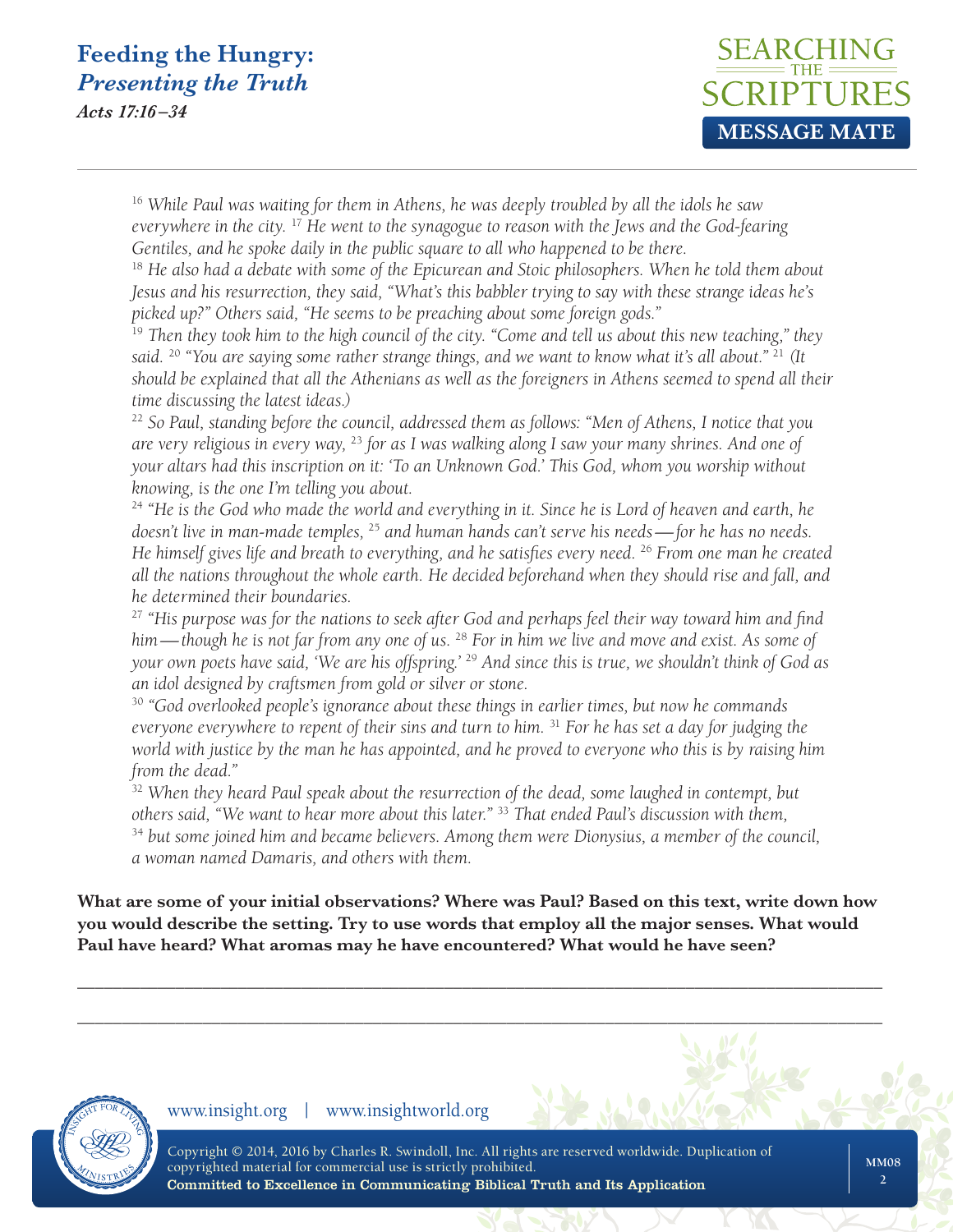*Acts 17:16 –34*



**How did it come about that Paul was able to address this audience of philosophers and scholars? Look closely at the text to explain your answer.** 

\_\_\_\_\_\_\_\_\_\_\_\_\_\_\_\_\_\_\_\_\_\_\_\_\_\_\_\_\_\_\_\_\_\_\_\_\_\_\_\_\_\_\_\_\_\_\_\_\_\_\_\_\_\_\_\_\_\_\_\_\_\_\_\_\_\_\_\_\_\_\_\_\_\_\_\_\_\_\_\_\_\_\_\_\_\_\_\_\_\_

\_\_\_\_\_\_\_\_\_\_\_\_\_\_\_\_\_\_\_\_\_\_\_\_\_\_\_\_\_\_\_\_\_\_\_\_\_\_\_\_\_\_\_\_\_\_\_\_\_\_\_\_\_\_\_\_\_\_\_\_\_\_\_\_\_\_\_\_\_\_\_\_\_\_\_\_\_\_\_\_\_\_\_\_\_\_\_\_\_\_

**This would be a good time to consult a Bible dictionary. Look up the word** *Athens***. Read through what is written about first-century Athens and the Greek culture of that time. Next look up**  *Mars Hill* **and also the word** *Areopagus***. Also, in a reliable Bible commentary on the book of Acts, find the section on Acts 17. Take a few minutes to read carefully what is written about the context in which Paul delivered this remarkable speech on Mars Hill. What details strike you as particularly interesting? Write down how you might incorporate those details into your lesson.**

\_\_\_\_\_\_\_\_\_\_\_\_\_\_\_\_\_\_\_\_\_\_\_\_\_\_\_\_\_\_\_\_\_\_\_\_\_\_\_\_\_\_\_\_\_\_\_\_\_\_\_\_\_\_\_\_\_\_\_\_\_\_\_\_\_\_\_\_\_\_\_\_\_\_\_\_\_\_\_\_\_\_\_\_\_\_\_\_\_\_

\_\_\_\_\_\_\_\_\_\_\_\_\_\_\_\_\_\_\_\_\_\_\_\_\_\_\_\_\_\_\_\_\_\_\_\_\_\_\_\_\_\_\_\_\_\_\_\_\_\_\_\_\_\_\_\_\_\_\_\_\_\_\_\_\_\_\_\_\_\_\_\_\_\_\_\_\_\_\_\_\_\_\_\_\_\_\_\_\_\_

\_\_\_\_\_\_\_\_\_\_\_\_\_\_\_\_\_\_\_\_\_\_\_\_\_\_\_\_\_\_\_\_\_\_\_\_\_\_\_\_\_\_\_\_\_\_\_\_\_\_\_\_\_\_\_\_\_\_\_\_\_\_\_\_\_\_\_\_\_\_\_\_\_\_\_\_\_\_\_\_\_\_\_\_\_\_\_\_\_\_

**Who were the** *Epicureans* **and the** *Stoics***? Take some time to do a little study on these two groups of philosophers. Look each one up in a Bible dictionary or Bible encyclopedia. Or do a Web search, typing into the search box "who were the Epicureans and Stoics on Mars Hill?"** 

\_\_\_\_\_\_\_\_\_\_\_\_\_\_\_\_\_\_\_\_\_\_\_\_\_\_\_\_\_\_\_\_\_\_\_\_\_\_\_\_\_\_\_\_\_\_\_\_\_\_\_\_\_\_\_\_\_\_\_\_\_\_\_\_\_\_\_\_\_\_\_\_\_\_\_\_\_\_\_\_\_\_\_\_\_\_\_\_\_\_

\_\_\_\_\_\_\_\_\_\_\_\_\_\_\_\_\_\_\_\_\_\_\_\_\_\_\_\_\_\_\_\_\_\_\_\_\_\_\_\_\_\_\_\_\_\_\_\_\_\_\_\_\_\_\_\_\_\_\_\_\_\_\_\_\_\_\_\_\_\_\_\_\_\_\_\_\_\_\_\_\_\_\_\_\_\_\_\_\_\_

\_\_\_\_\_\_\_\_\_\_\_\_\_\_\_\_\_\_\_\_\_\_\_\_\_\_\_\_\_\_\_\_\_\_\_\_\_\_\_\_\_\_\_\_\_\_\_\_\_\_\_\_\_\_\_\_\_\_\_\_\_\_\_\_\_\_\_\_\_\_\_\_\_\_\_\_\_\_\_\_\_\_\_\_\_\_\_\_\_\_

\_\_\_\_\_\_\_\_\_\_\_\_\_\_\_\_\_\_\_\_\_\_\_\_\_\_\_\_\_\_\_\_\_\_\_\_\_\_\_\_\_\_\_\_\_\_\_\_\_\_\_\_\_\_\_\_\_\_\_\_\_\_\_\_\_\_\_\_\_\_\_\_\_\_\_\_\_\_\_\_\_\_\_\_\_\_\_\_\_\_

\_\_\_\_\_\_\_\_\_\_\_\_\_\_\_\_\_\_\_\_\_\_\_\_\_\_\_\_\_\_\_\_\_\_\_\_\_\_\_\_\_\_\_\_\_\_\_\_\_\_\_\_\_\_\_\_\_\_\_\_\_\_\_\_\_\_\_\_\_\_\_\_\_\_\_\_\_\_\_\_\_\_\_\_\_\_\_\_\_\_

**Below, write down what you learn.**

**What characteristics of Epicurean and Stoic thought are present today?** 

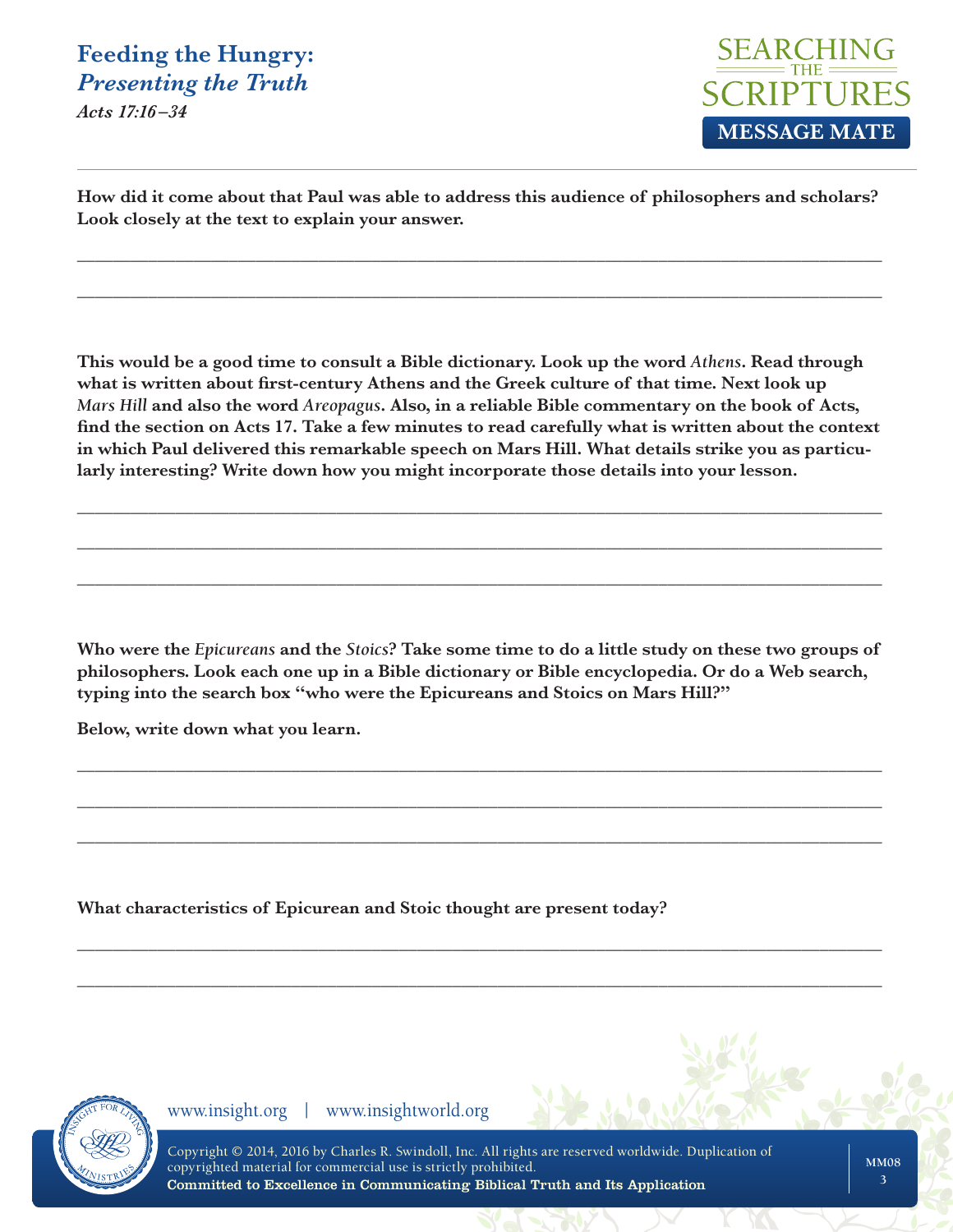*Acts 17:16 –34*



**How might you begin to build a bridge of understanding from where your audience is to what they will discover in the Scriptures?** 

\_\_\_\_\_\_\_\_\_\_\_\_\_\_\_\_\_\_\_\_\_\_\_\_\_\_\_\_\_\_\_\_\_\_\_\_\_\_\_\_\_\_\_\_\_\_\_\_\_\_\_\_\_\_\_\_\_\_\_\_\_\_\_\_\_\_\_\_\_\_\_\_\_\_\_\_\_\_\_\_\_\_\_\_\_\_\_\_\_\_

\_\_\_\_\_\_\_\_\_\_\_\_\_\_\_\_\_\_\_\_\_\_\_\_\_\_\_\_\_\_\_\_\_\_\_\_\_\_\_\_\_\_\_\_\_\_\_\_\_\_\_\_\_\_\_\_\_\_\_\_\_\_\_\_\_\_\_\_\_\_\_\_\_\_\_\_\_\_\_\_\_\_\_\_\_\_\_\_\_\_

Now using Paul's approach, examine five specific strategies he used to build a bridge from where the Athenians were to where he wanted them to go.

- 1. *Paul started where they were* (Acts 17:22–23). Paul resisted heading straight to the biblical truth about the God he knew personally through his relationship with Jesus Christ. He started where his audience were by recognizing that they were "religious" and surrounded by many gods.
- 2. *Paul used the familiar to introduce the unfamiliar* (17:23–24). Paul turned his listeners' attention to the "god" they had designated as "unknown" by claiming a personal relationship with their unknown god, thus piquing their interest! This is the principle of building bridges with your words.
- 3. *Paul developed his theme clearly and logically* (17:24–28). Paul patiently and logically moved his listeners toward a clearer understanding of the fact that the god they had designated as "unknown" was actually the God who was knowable and desired a relationship with them! Notice Paul's logical progression:
	- God as Creator—He cannot be contained. (17:24)
	- God as Originator—He has no inherent needs. (17:25)
	- God is intelligent—He has a definite plan. (17:26–27)
	- God as Sustainer—He is not dependent on anything. (17:28)
- 4. *Paul held his audience's attention with relevant illustrations* (17:28). Paul drew from Greek literature and culture, even quoting a popular poet in order to illustrate the truths he proclaimed.

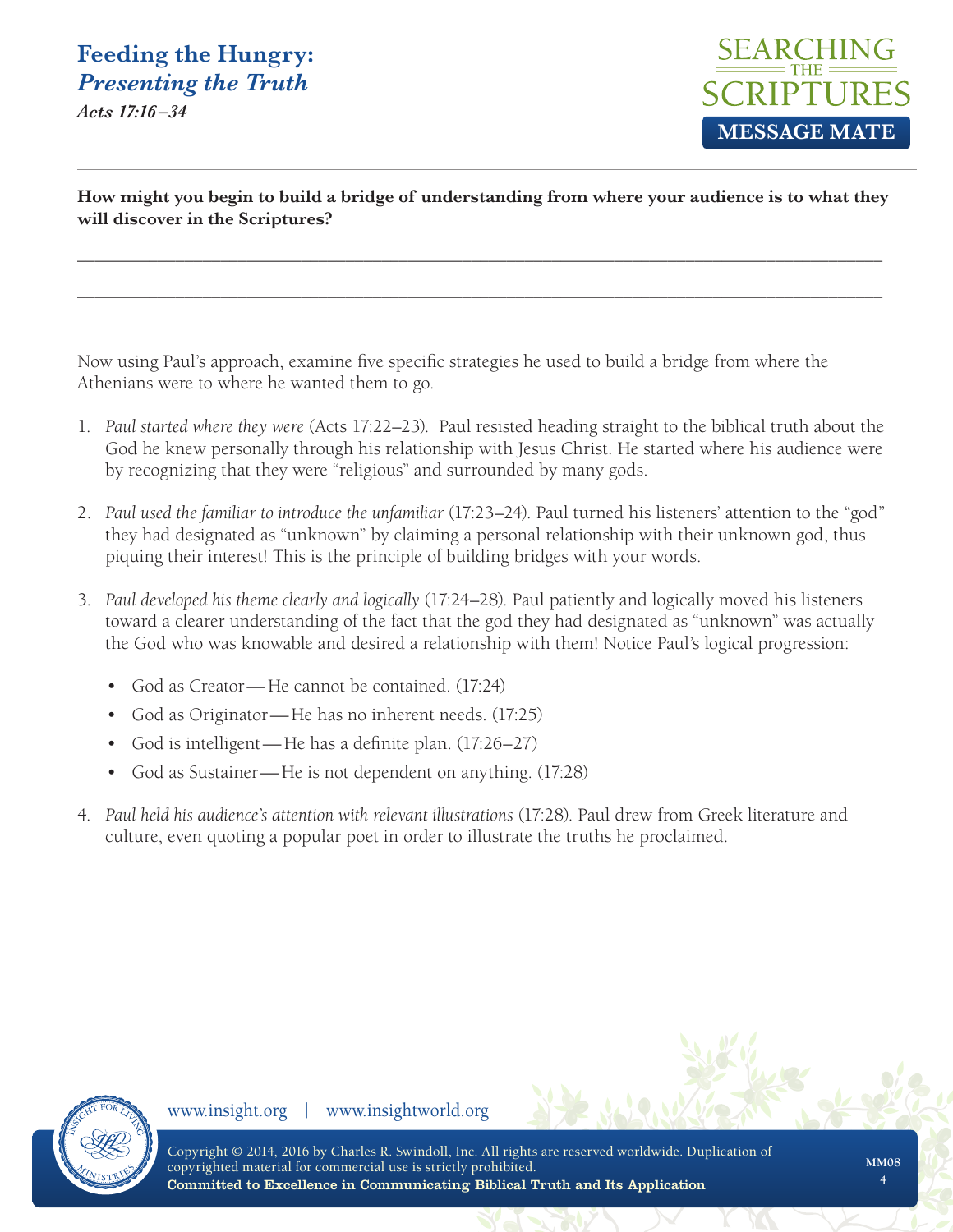*Acts 17:16 –34*





#### *Helpful Hint*

When thinking about your audience, it would be helpful to do some personal study on their background and orientation. For instance, if you are preparing to speak to a group of 18- to 25-year-olds, spend some time reviewing the social media posts of college students you may know. Invite some college students from your church to lunch, and probe them with questions. Ask about what concerns them, who their heroes are, and what types of music they enjoy. Make some mental notes or write down your insights. These observations can become the source of valuable illustrations that will ensure your talk remains interesting and relevant.

5. *Paul applied his message personally and effectively* (Acts 17:29–31). Paul put himself in the robes and sandals of his listeners. Once he gained a hearing, he set the proverbial hook and proclaimed the truth of repentance and resurrection!



#### **YOUR TURN IN THE KITCHEN**

Feeding the hungry isn't always easy. Paul on Mars Hill made it look pretty easy, didn't he? But your experience may not always line up with all the conditions Paul faced in Athens. Yet, every audience has a unique mind-set worth considering as you prepare to present the Scriptures to them. Now it's your turn to put it all together.

- 1. Find an opportunity to present a passage of Scripture and its meaning to someone else or a group. We already discussed one possibility: a group of curious but unbelieving college students. Follow the model of *observation*, *interpretation*, *correlation*, and *application* as you make your way through the Scriptures. Remember to find yourself in the story and search out relevant and personal illustrations.
- 2. Carefully consider your audience, using the example of Paul preaching to the Athenian audience on Mars Hill in Acts 17. Make your way back through the five strategies Paul used and that we discussed in this message.

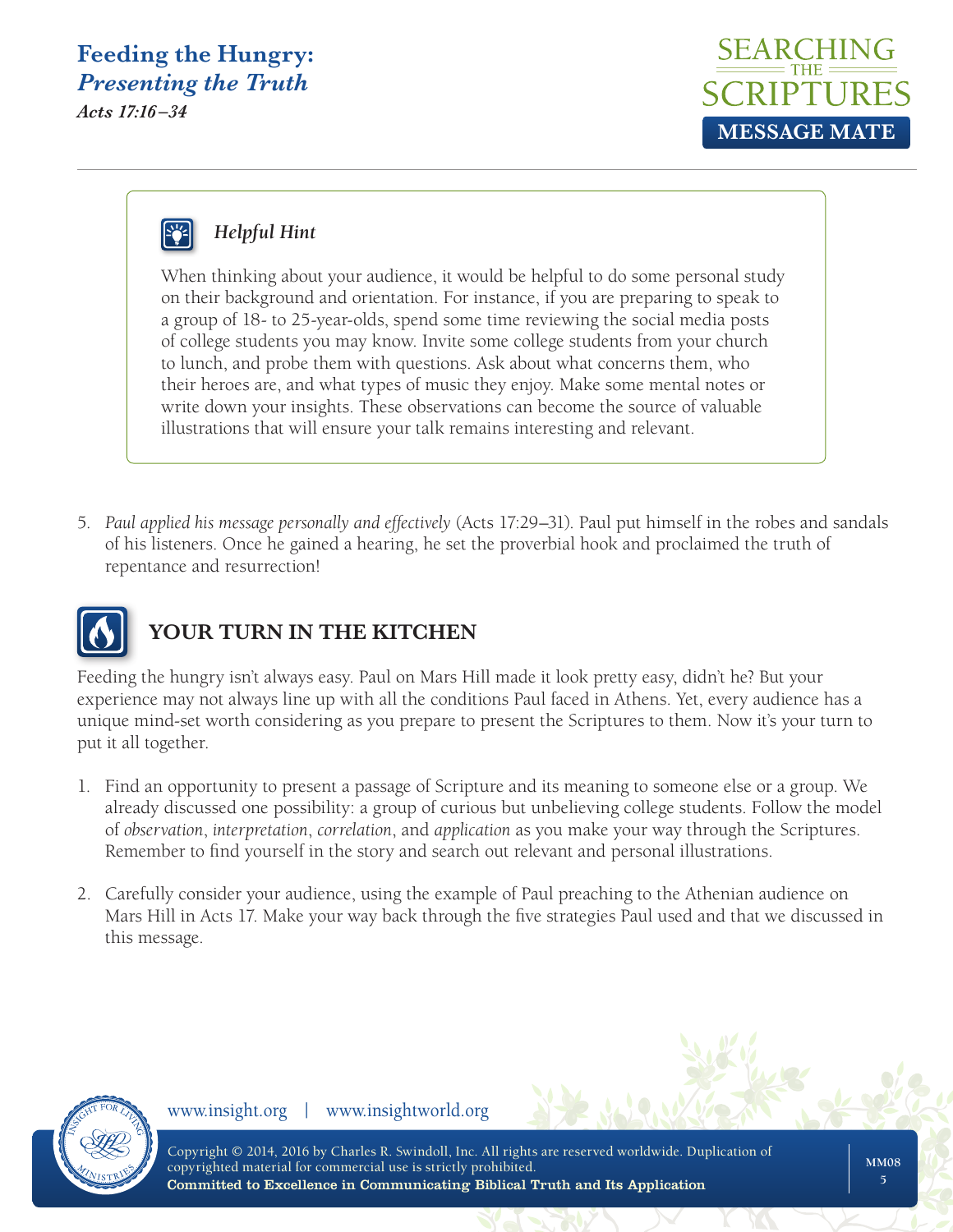*Acts 17:16 –34*



- Remember the spiritual maturity level of your listeners. Are they mature believers, new Christians, unbelieving but interested seekers?
- Use the familiar to build a bridge to the unfamiliar. Use everyday examples to connect your listeners to something they have never considered.
- Develop your theme carefully and logically. Keep your progression clear and simple.
- Use personal stories and illustrations to keep your lesson interesting. Tie the truths of God's Word directly to your listeners so they feel the impact on their own lives.
- Apply the message personally and effectively. Call your listeners to action and encourage them to respond.

Don't forget to pray! What you ultimately need and desire is for God to prepare the hearts of your listeners prior to their encounter with His Word and to move them to respond in obedience and surrender once they have heard the message from the Scriptures! Don't forget to offer to the Lord a prayer of thanksgiving for His faithfulness.



### **A FINAL PRAYER**

*Father, thank You for the wonderful privilege of searching the Scriptures and applying what I learn to my life. I ask that You will graciously prepare me to prepare nutritious and life-changing spiritual meals for those You have called me to serve. Glorify Your name through the ministry of Your Word, and draw those who don't yet know and love You to bring their lives willingly and humbly to Your Son, Jesus Christ. In His great name I pray. Amen.* 

*Bon appétit!*